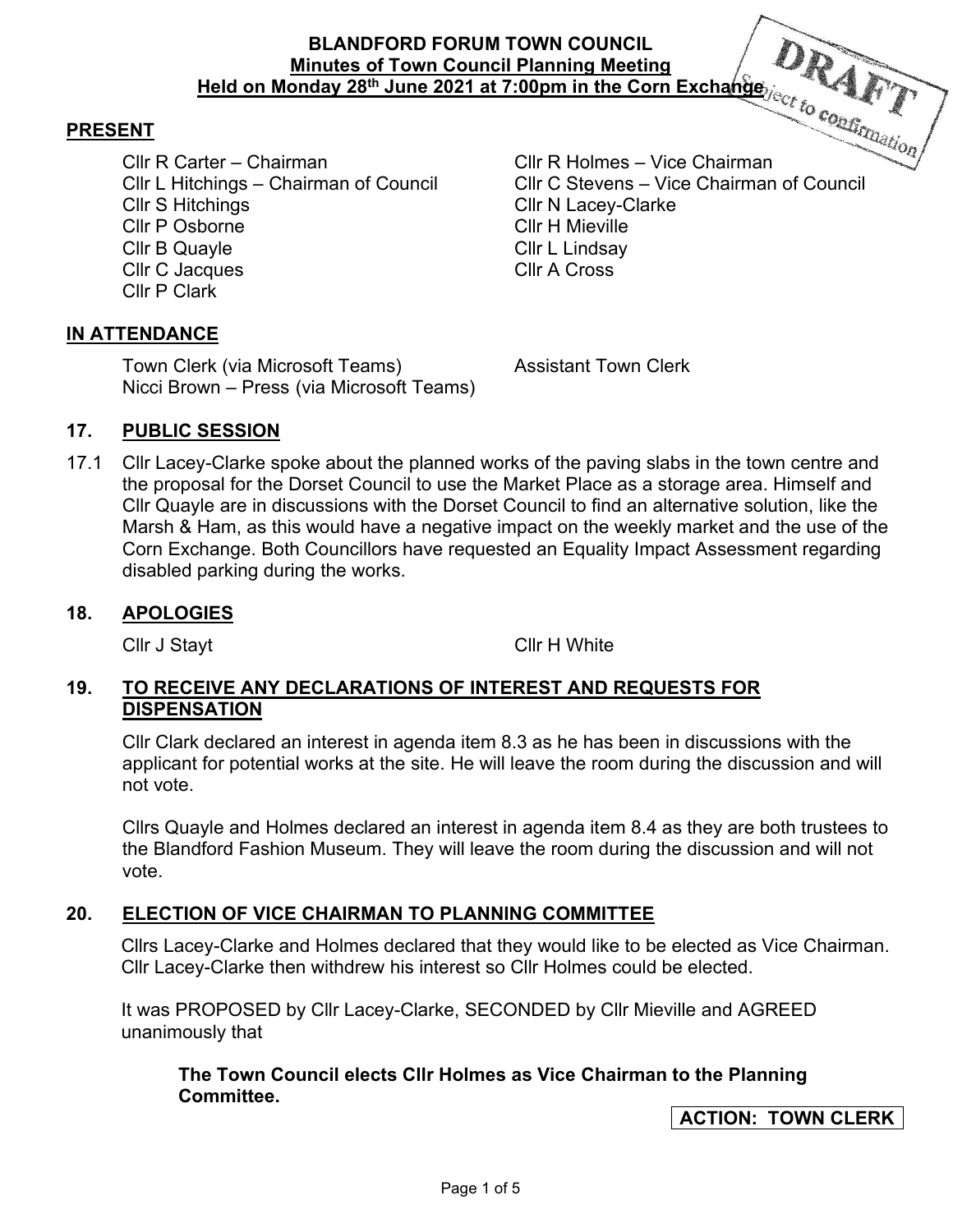# **21. MINUTES OF THE MEETING HELD ON MONDAY 12TH APRIL 2021**

It was PROPOSED by Cllr Osborne, SECONDED by Cllr Clark and AGREED (12 in favour, 1 abstention) that the Minutes be APPROVED and SIGNED.

# **22. MINUTES OF THE MEETING HELD UNDER A SCHEME OF DELEGATION ON MONDAY 24TH MAY 2021**

It was PROPOSED by Cllr Lacey-Clarke, SECONDED by Cllr L Hitchings and AGREED (12 in favour, 1 abstention) that the Minutes be APPROVED and SIGNED.

# **23. TO RETROSPECTIVELY NOTE APPLICATIONS CONSIDERED BY EMAIL SINCE THE LAST PLANNING MEETING**

23.1 P/HOU/2021/00436 – 3 Chestnut Grove Milldown Road – Replacement of roof & conversion of garage to dining room. Single storey rear extension to replace existing conservatory.

The paper was noted (see Appendix A).

It was PROPOSED by Cllr L Hitchings, SECONDED by Cllr Lacey-Clarke and AGREED unanimously that

# **The Town Council noted the submission to the Dorset Council.**

# **ACTION: TOWN CLERK**

# **24. APPENDIX A – NEW PLANNING APPLICATIONS**

The paper was noted (see Appendix B).

24.1 P/FUL/2021/00821 – 19<sup>th</sup> May 2021 – Anchor Hanover Group – Land at Wilverly Gardens – Change of use of flat to communal lounge & form accessibility ramp to south elevation

It was PROPOSED by Cllr L Hitchings, SECONDED by Cllr Clark and AGREED unanimously that

**The Town Council has no objections to the application as it enables the resident to continue to live in their home. There is no adverse impact on the conservation area.** 

**ACTION: TOWN CLERK** 

24.2 P/HOU/2021/00855 – 28<sup>th</sup> May 2021 – Mr Alfazema – 97 Alner Road – Garage conversion & erection of single storey rear extension

It was PROPOSED by Cllr Lacey-Clarke, SECONDED by Cllr Cross and AGREED (11 in favour, 2 against) that

**The Town Council has no objections to the application, on the condition that a Sound Impact Assessment is carried out to assess the impact on the neighbouring property and that the relevant noise abatement is put in place.** 

# **ACTION: TOWN CLERK**

Cllr Clark left the room at 7.28pm.

24.3 P/CLE/2021/01370 – 10<sup>th</sup> June 2021 – Mr S Ible & Mrs C Rouillier – Land South West of Field View Road – Certificate of lawfulness application for confirmation of material start on site to implement Planning Permission no. 2/2017/0590/FUL in respect of Units 1 & 2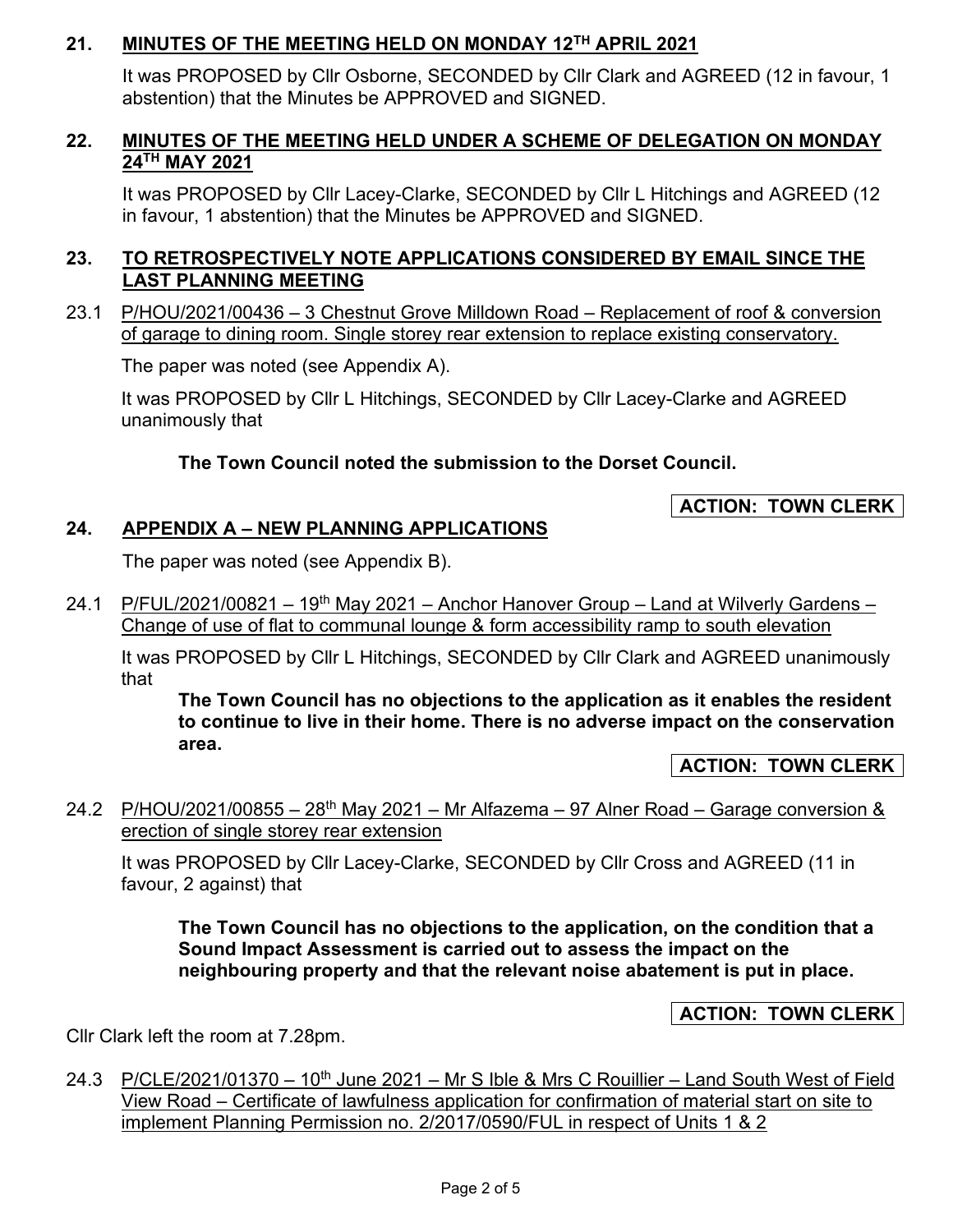24.3 P/CLE/2021/01370 – 10<sup>th</sup> June 2021 – Mr S Ible & Mrs C Rouillier – Land South West of Field View Road – Certificate of lawfulness application for confirmation of material start on site to implement Planning Permission no. 2/2017/0590/FUL in respect of Units 1 & 2 (cont.)

It was PROPOSED by Cllr Carter, SECONDED by Cllr Cross and AGREED (8 in favour, 3 against, 1 abstention, 1 non-vote) that

**The Town Council has no objections to the certificate of lawfulness being issued. The applicant has supplied photographic evidence that a material start has been made.** 

### **ACTION: TOWN CLERK**

Cllr Clark returned to the meeting at 7.31pm.

Cllrs Quayle and Holmes left the meeting at 7.32pm and Cllr Clark acted as Vice Chairman for this application.

24.4 P/LBC/2021/00934 – 15<sup>th</sup> June 2021 – The Blandford Fashion Museum – Lime Tree House, The Plocks – External repair works and redecoration

It was PROPOSED by Cllr Lacey-Clarke, SECONDED by Cllr Clark and AGREED (11 in favour, 2 non-votes) that

### **The Town Council has no objections to the application as the materials and colour conform with the Blandford+ NP Policy B11 and when completed the works will enhance both the building and the conservation area.**

**ACTION: TOWN CLERK** 

Cllrs Quayle and Holmes returned to the meeting at 7.35pm.

24.5 P/DCC/2021/01597 –Dorset Council – Land south-east of Sunrise Business Park and north of the A350 Blandford Bypass – Development of a waste management centre for the bulking and transfer of waste and recyclables, comprising a covered waste transfer station, with waste storage, sprinkler tank and pump house, and a split-level household recycling centre with vehicle unloading bays and partially covered central yard, a dedicated 're-use centre', WEEE storage building, office building, staff parking area, weighbridge and associated landscaping. Formation of new access from A350.

It was PROPOSED by Cllr Mieville, SECONDED by Cllr Holmes and AGREED unanimously that

**The Town Council continues to have no objections to the application and in particular to the lighting assessment.** 

**ACTION: TOWN CLERK** 

### **25. APPENDIX B – DORSET COUNCIL DECISIONS ON PLANNING APPLICATIONS AND APPLICATIONS AWAITING DECISIONS**

The paper was displayed.

# **26. SITE VISITS/DORSET COUNCIL PLANNING MEETINGS**

The Assistant Town Clerk reported that the next Northern Area Planning Committee meeting is taking place on Tuesday  $29<sup>th</sup>$  June. There are no items for Blandford Forum on the agenda.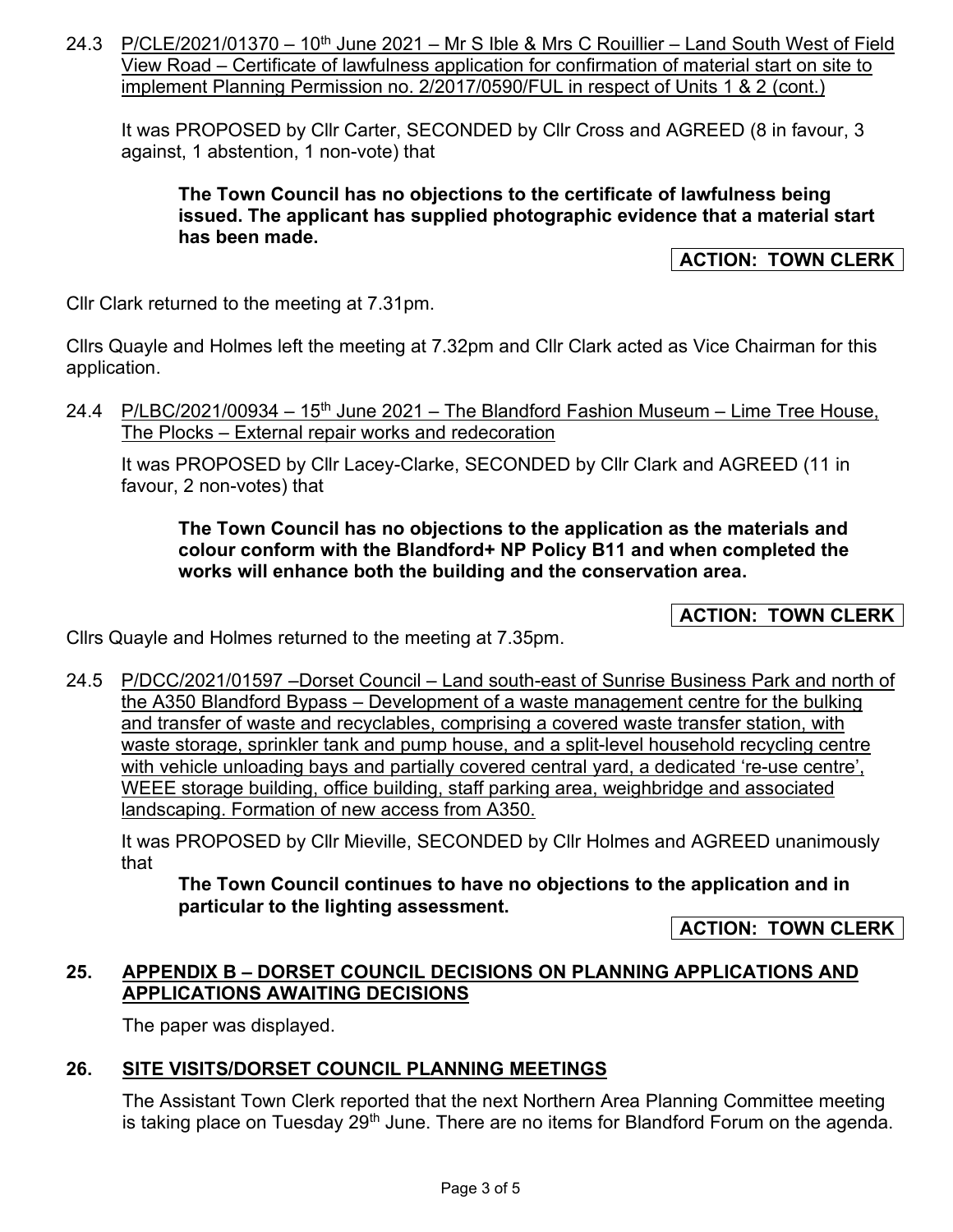### **27. TO CONSIDER THE BOUNDARY COMMISSION FOR ENGLAND'S 2023 BOUNDARY REVIEW – INITIAL PROPOSALS FOR NEW PARLIAMENTARY CONSTITUENCY**

It was PROPOSED by Cllr Mieville, SECONDED by Cllr Cross and AGREED unanimously that

**The Town Council approves of the parliamentary constituency proposals and is of the opinion that Blandford Forum is in its rightful place in North Dorset.** 

**ACTION: TOWN CLERK** 

### **28. TO CONSIDER RESPONDING TO THE CHARMOUTH NEIGHBOURHOOD PLAN SUBMISSION CONSULTATION**

It was PROPOSED by Cllr L Hitchings, SECONDED by Cllr Lacey-Clarke and AGREED unanimously that

**The Town Council notes the submission consultation and notes that there is no material impact on Blandford Forum.** 

**ACTION: TOWN CLERK** 

## **29. TO RESPOND TO THE DORSET COUNCIL PROPOSED CHARGING STRATEGY REPORT (THE REPORT WAS EMAILED TO COUNCILLORS ON 21ST JUNE 2021)**

It was PROPOSED by Cllr L Hitchings, SECONDED by Cllr Carter and AGREED (12 in favour, 1 abstention) that

**The Town Council forms a Working Group with delegated authority, consisting of Cllrs L Hitchings, Carter, Holmes, Stevens and Mieville. A Doodle Poll will be sent to all.** 

**ACTION: TOWN CLERK** 

# **30. CLERK'S REPORT AND CORRESPONDENCE**

The paper was noted (see Appendix C).

30.1 Town Centre Paving Works - The Dorset Council is currently consulting on the proposed town centre paving works. The plan is to close sections of the footway between 12<sup>th</sup> July 2021 and 1<sup>st</sup> October 2021. Alternative pedestrian access will be made available. Detailed information has been shared with all Councillors. Update – this has now been published as a Public Notice and is not a consultation anymore. This Order will facilitate Dorset Council whilst works commence to repave areas of footway in Blandford Forum Town Centre.

- 30.2 Tin Pot Lane Cycleway The Dorset Council has been working on a scheme to provide a safe and convenient walking & cycling route linking Milldown CE Academy and residences off Shaftesbury Road. Work has been progressing on the detailed design and construction has now been programmed to start on Monday  $26<sup>th</sup>$  July, to be carried out over the school summer holidays. A scheme plan of the proposed improvements has been sent to all Councillors. The work will take around four weeks to complete. The construction team is currently looking at the traffic management required for the works and a detailed update will be sent to residents and the Town Council closer to the time.
- 30.3 Whitecliff Surgery Pharmacy Relocation For information purposes, the Town Council has received the written representations submitted regarding the application of relocation of